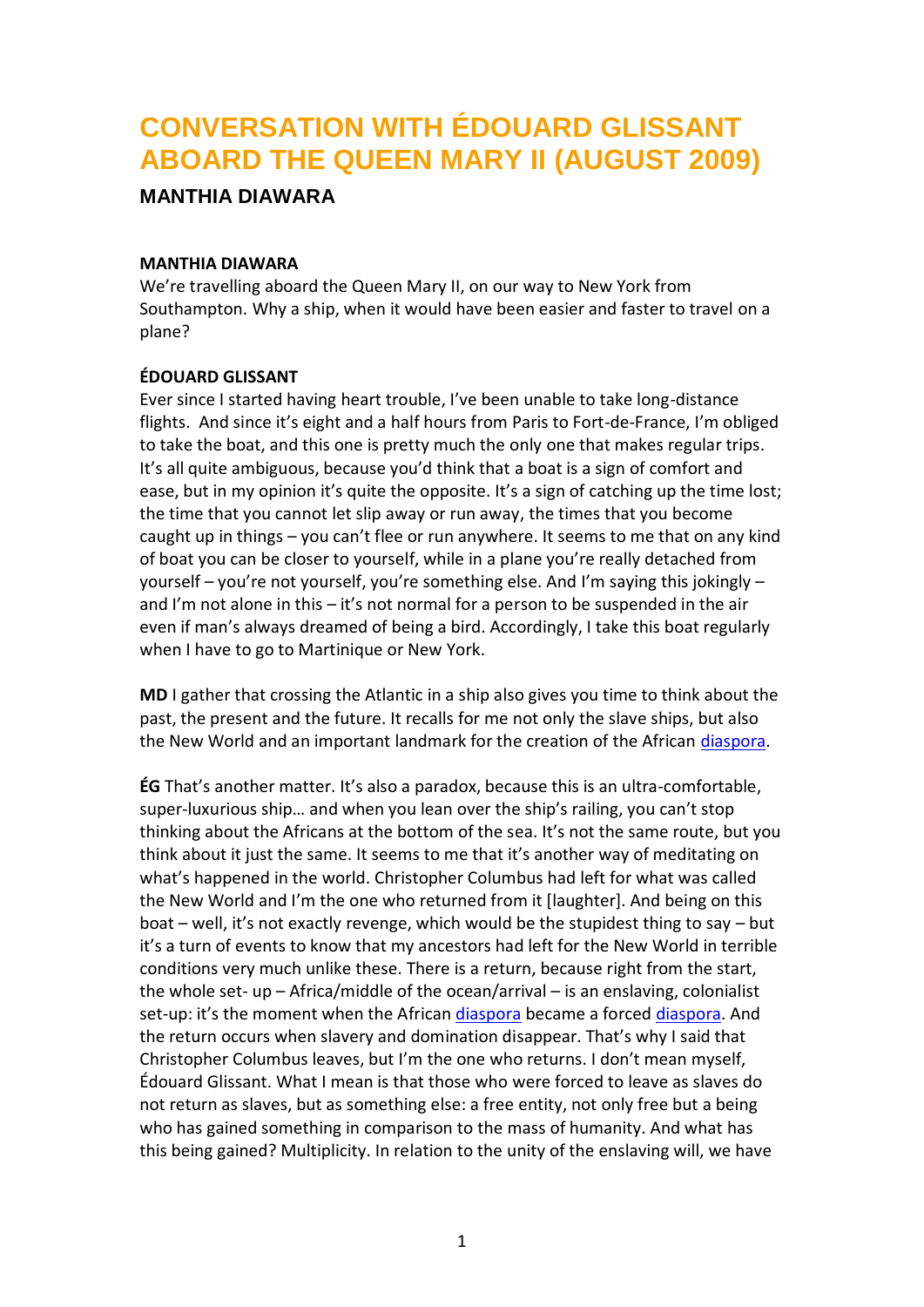the multiplicity of the anti-slavery will. That is what we've gained, and that is the true return.

**MD** A boat connotes a departure from point A and an arrival at point B – in this context, it is a departure for the Africans who are captured for the first time and pushed onto a boat. What does departure mean to you?

**ÉG** It's the moment when one consents not to be a single being and attempts to be many beings at the same time. In other words, for me every [diaspora](http://www.liv.ac.uk/csis/blackatlantic/Glossary.htm#diaspora) is the passage from unity to multiplicity. I think that's what's important in all the movements of the world, and we, the descendants, who have arrived from the other shore, would be wrong to cling fiercely to this singularity which had accepted to go out into the world. Let us not forget that Africa has been the source of all kinds of [diasporas](http://www.liv.ac.uk/csis/blackatlantic/Glossary.htm#diaspora) – not only the forced [diaspora](http://www.liv.ac.uk/csis/blackatlantic/Glossary.htm#diaspora) imposed by the West through the slave trade, but also of millions of all types of [diasporas](http://www.liv.ac.uk/csis/blackatlantic/Glossary.htm#diaspora) before – that have populated the world. One of Africa's vocations is to be a kind of foundational Unity which develops and transforms itself into a Diversity. And it seems to me that, if we don't think about that properly, we won't be able to understand what we ourselves can do, as participants in this African [diaspora,](http://www.liv.ac.uk/csis/blackatlantic/Glossary.htm#diaspora) to help the world to realise its true self, in other words its multiplicity, and to respect itself as such.

**MD** The middle of the Atlantic, just like the middle in every narrative, represents a moment of uncertainty before the moment of arrival or change, or rupture. What is the midpoint of the Atlantic for you?

**ÉG** First, we must think about the following. When the caravels arrived on the African coasts, the Africans had never seen a covered boat. They didn't understand this boat that wasn't open. Their politics was a politics of the open boat, not the closed one. And furthermore, when they were transported across the ocean, they didn't understand this river without a shore on both sides, so the [Middle Passage](http://www.liv.ac.uk/csis/blackatlantic/Glossary.htm#middlepassage) was truly the unknown: no shore to their right, no shore to their left, and nothing in front of them – the complete unknown. The first chapter of my book Poetics of Relation describes this situation, saying that what characterises the Africans' situation in this adventure is the abyss, the abyss of the unknown, the abyss of the ocean floor, of course, but also the two non-existent shores, the unknown that lies before, the unknown country at which they will arrive; nobody knew what was awaiting these people who were already slaves.

The Africans in the New World – African-Americans, but also the Antilleans, Brazilians, etc. – escaped the abyss and carry within them the abyss's dimension. And I think the abyss's dimension is not, contrary to what one might believe, the dimension of unity, but rather the dimension of multiplicity. And we have to bring all that together, explore it so that we can see where we're going.

**MD** Where we're going? Are we arriving somewhere? Still, a story has a point of arrival. So what is that arrival point for us?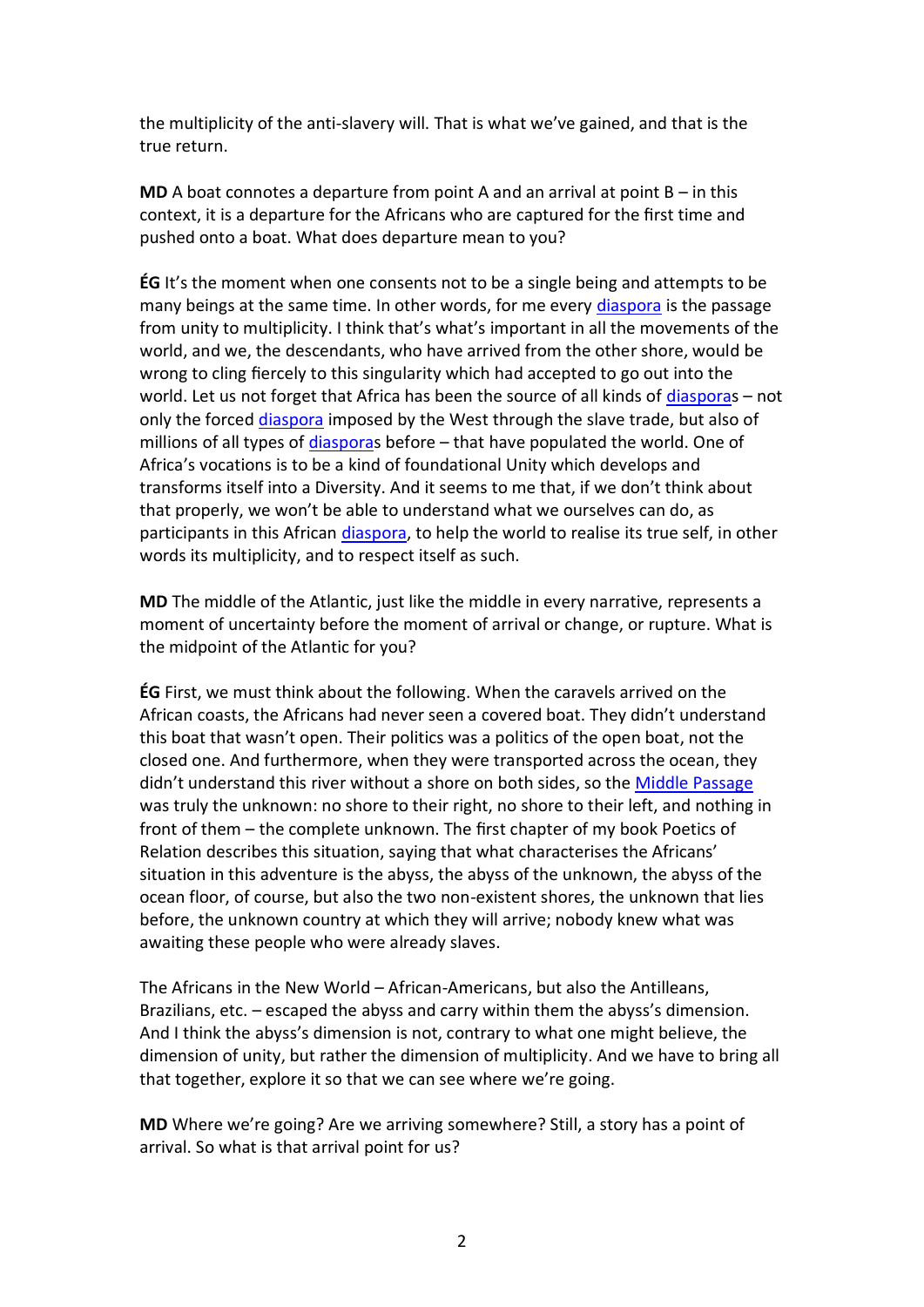**ÉG** For me, the arrival is the moment when all the components of humanity – not just the African ones – consent to the idea that it is possible to be one and multiple at the same time; that you can be yourself and the Other; that you can be the Same and the Different. When that battle – because it is a battle, not a military but a spiritual one – when that battle is won, a great many accidents in human history will have ended, will be abolished.

**MD** In the Anglophone world, scholars and artists, following Paul Gilroy, have been using the concept of the [Black Atlantic](http://www.liv.ac.uk/csis/blackatlantic/Glossary.htm#blackatlantic) to attempt to give similar explanations of the condition of the people of the African [diaspora.](http://www.liv.ac.uk/csis/blackatlantic/Glossary.htm#diaspora) What do you think of the theory of the [Black Atlantic?](http://www.liv.ac.uk/csis/blackatlantic/Glossary.htm#blackatlantic)

**ÉG** I respect the work of these thinkers who are African-Americans for the most part. I think that, deep down, in the idea of the '[Black Atlantic](http://www.liv.ac.uk/csis/blackatlantic/Glossary.htm#blackatlantic)' there is more of a persistence of that kind of unity than they would have us believe. I think that part of the African genius – not the black race's – is multiplicity. The [diaspora](http://www.liv.ac.uk/csis/blackatlantic/Glossary.htm#diaspora) is exploding forth everywhere; it is not concentrated in a single area. So for me the Atlantic is a continent, not an [archipelago.](http://www.liv.ac.uk/csis/blackatlantic/Glossary.htm#archipelago) And we are inhabitants of an [archipelago.](http://www.liv.ac.uk/csis/blackatlantic/Glossary.htm#archipelago) When Africa was attacked by the colonisers, it wasn't a continent, but an [archipelago.](http://www.liv.ac.uk/csis/blackatlantic/Glossary.htm#archipelago) Consider that 'NATO' stands for North Atlantic Treaty Organization. I believe the arrival of the Africans within the phenomenon of slavery is not about the Atlantic, but the Caribbean. That's where they arrived: in Louisiana, the islands, Cuba, Jamaica, Martinique, and it spread from there across the new continent. And the Caribbean is the source, the origin of the plantation system that began to contain and signify the existence of the Blacks. So I'm not an Atlanticist, nor am I continental. I think that the 'archipelagisation' of the deportation of the Africans is a reality, a precious one. That is why, for all the esteem I have for the theoreticians of the Black [Atlantic](http://www.liv.ac.uk/csis/blackatlantic/Glossary.htm#blackatlantic), I don't agree with their thesis.

**MD** Do you address the same critique of unity to Négritude?

**ÉG** Yes, but bear in mind that, historically, Négritude was an absolutely necessary movement. When Négritude intervened in the history of Black people, above all in the history of Black people in the New World, it did so to restore balance to our souls and our spirituality, something that appeared quite improbable to us, because we held ourselves in contempt, we had no consideration for ourselves, and we knew nothing of African civilisations and cultures. In other words, Négritude was utterly necessary. I have always been hesitant to subscribe to Négritude completely, because I thought that it was nonetheless a kind of general idea. Blacks are not all the same. A Black from Brazil and a Black from the United States are not the same. So we have to establish nuances, we have to bring out the specific richness of each. There's African-American richness, Brazilian richness, Martinican richness, Cuban richness, etc., and we shouldn't try to bring everything under the same uniform model. Paradoxically, I think that in its beginnings at least, the theory of Négritude was greatly inspired by French intellect, because that intellect is generalising, given to generality, whereas the British, Anglophone intellect is empiricist and not very interested in general ideas. That's why from the start Anglophone Africans were not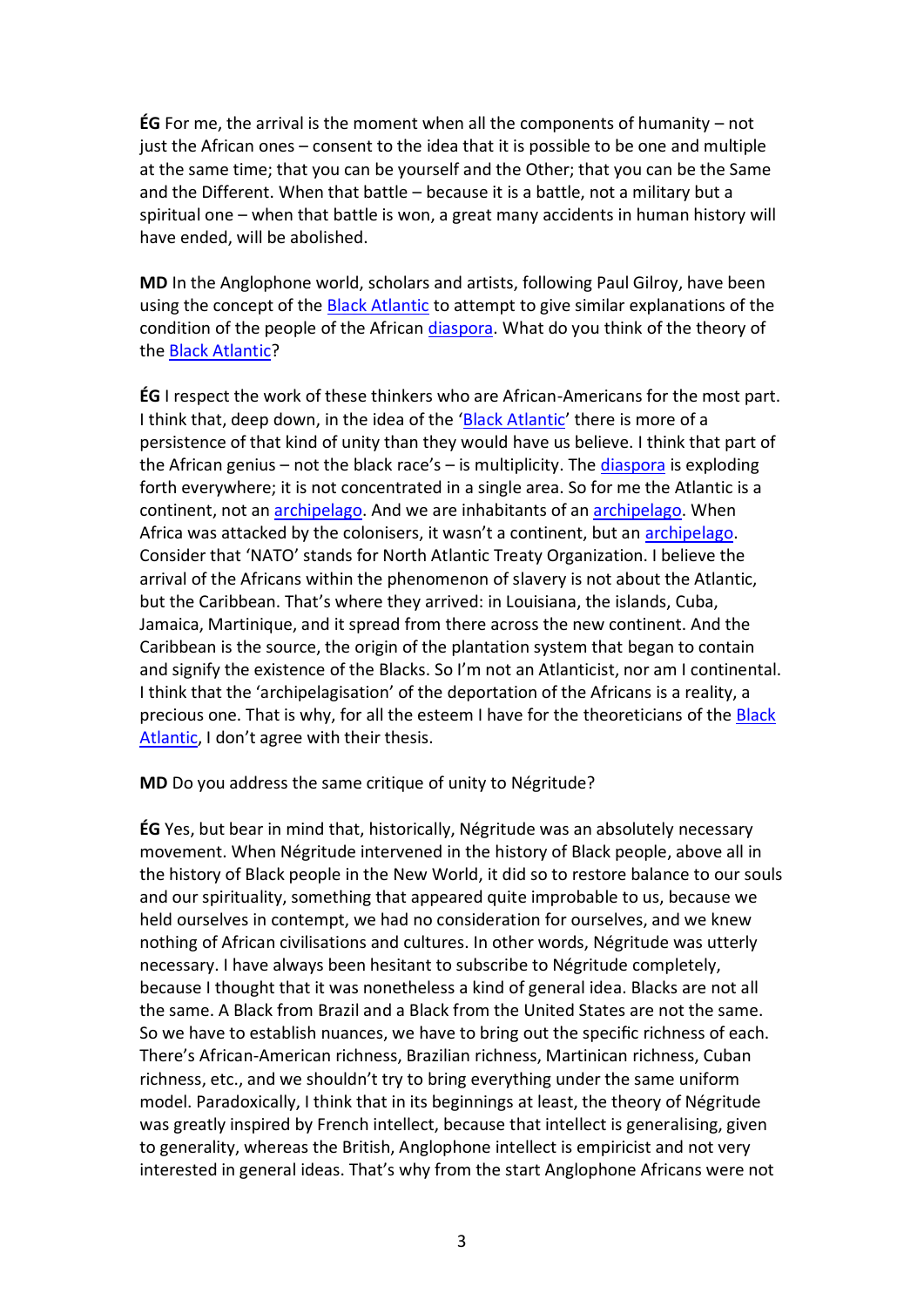at all partisans of Négritude. Wole Soyinka said the most unbelievable things about Négritude when he spoke of 'tigritude' – the tiger lives his tigritude and doesn't need to proclaim it, etc. All this because even as Anglophone Africa was fighting for the rights of Black people, there wasn't a felt need for a theory of Négritude as a generalising unity that would encompass everyone. One day, a commander of a liberation army told me: 'Wherever Black people are suffering, Négritude is completely necessary. But whenever they pick up a rifle, they no longer need it.' In other words, it's a general idea that can be conceived within suffering, but when you particularise yourself by affirming the multiplicity of your being, you no longer need this general theory.

**MD** Was the [Créolité](http://www.liv.ac.uk/csis/blackatlantic/Glossary.htm#creolite) movement an answer to the paradoxes of Négritude, or is it just another form of 'Atlanticism'?

**ÉG** I don't think it's an answer, no. I believe that the [Créolité](http://www.liv.ac.uk/csis/blackatlantic/Glossary.htm#creolite) movement is like Négritude: it has some real justifications, namely, that a large number of the African population, in particular the Brazilians, Antilleans, Caribbeans, were formed on the basis of a mixed reality, or a will towards that reality. You can't say that the Caribbean is not *[mestizo](http://www.liv.ac.uk/csis/blackatlantic/Glossary.htm#mestizaje)*. What's important is that Caribbean *[mestizaje](http://www.liv.ac.uk/csis/blackatlantic/Glossary.htm#mestizaje)* is African.

Like [Négritude,](http://www.liv.ac.uk/csis/blackatlantic/Glossary.htm#negritude) [Créolité](http://www.liv.ac.uk/csis/blackatlantic/Glossary.htm#creolite) has a dual aspect. It's necessary because you can't deny that the Caribbean's *[mestizo](http://www.liv.ac.uk/csis/blackatlantic/Glossary.htm#mestizaje)*. But you can't say that it's a Chinese or White *[mestizaje](http://www.liv.ac.uk/csis/blackatlantic/Glossary.htm#mestizaje)*, because Africa and Africans have a vocation for [diaspora](http://www.liv.ac.uk/csis/blackatlantic/Glossary.htm#diaspora) and *[mestizaje](http://www.liv.ac.uk/csis/blackatlantic/Glossary.htm#mestizaje)*. But when they mix, they don't stop being themselves. That's what nobody wants to admit. For some people, you're either Black or you're mixed, i.e., not Black. Now that's not true. In Africa, there is a need for [diaspora](http://www.liv.ac.uk/csis/blackatlantic/Glossary.htm#diaspora) and multiplicity. Anyway, in Africa itself the nations and tribes mix with each other. Today, there's no such thing as a unified Peul or Senegalese people. For example, there's very intense *[mestizaje](http://www.liv.ac.uk/csis/blackatlantic/Glossary.htm#mestizaje)* between Senegal and Mali. So this aspect of [Créolité](http://www.liv.ac.uk/csis/blackatlantic/Glossary.htm#creolite) is valuable.

The other aspect, which is not valuable, is this: when you say '[Créolité](http://www.liv.ac.uk/csis/blackatlantic/Glossary.htm#creolite)' you fix its definition of being once and for all in time and place. Now I think that being is in a state of perpetual change. And what I call [creolisation](http://www.liv.ac.uk/csis/blackatlantic/Glossary.htm#creolisation) is the very sign of that change. In [creolisation,](http://www.liv.ac.uk/csis/blackatlantic/Glossary.htm#creolisation) you can change, you can be with the Other, you can change with the Other while being yourself, you are not one, you are multiple, and you are yourself. You are not lost because you are multiple. You are not broken apart because you are multiple. [Créolité](http://www.liv.ac.uk/csis/blackatlantic/Glossary.htm#creolite) is unaware of this. It becomes another unity like Frenchness, Latinity, etc., etc. That is why for a long time now I have developed the idea of [creolisation](http://www.liv.ac.uk/csis/blackatlantic/Glossary.htm#creolisation), which is a permanent process that supersedes historical avatars. It's difficult to admit this because we're afraid of losing ourselves. We tell ourselves: if I change, then I'll lose myself. If I take something from the Other, then my own self will disappear. We absolutely must abandon this error.

And that's why it seems to me that the history of Africans in the New World is exemplary. It's a history that takes into account the history of the world, because in this very moment the whole world is creolising itself, and there are no longer nations or races that are untouched by others. And what racists fear most of all is mixing.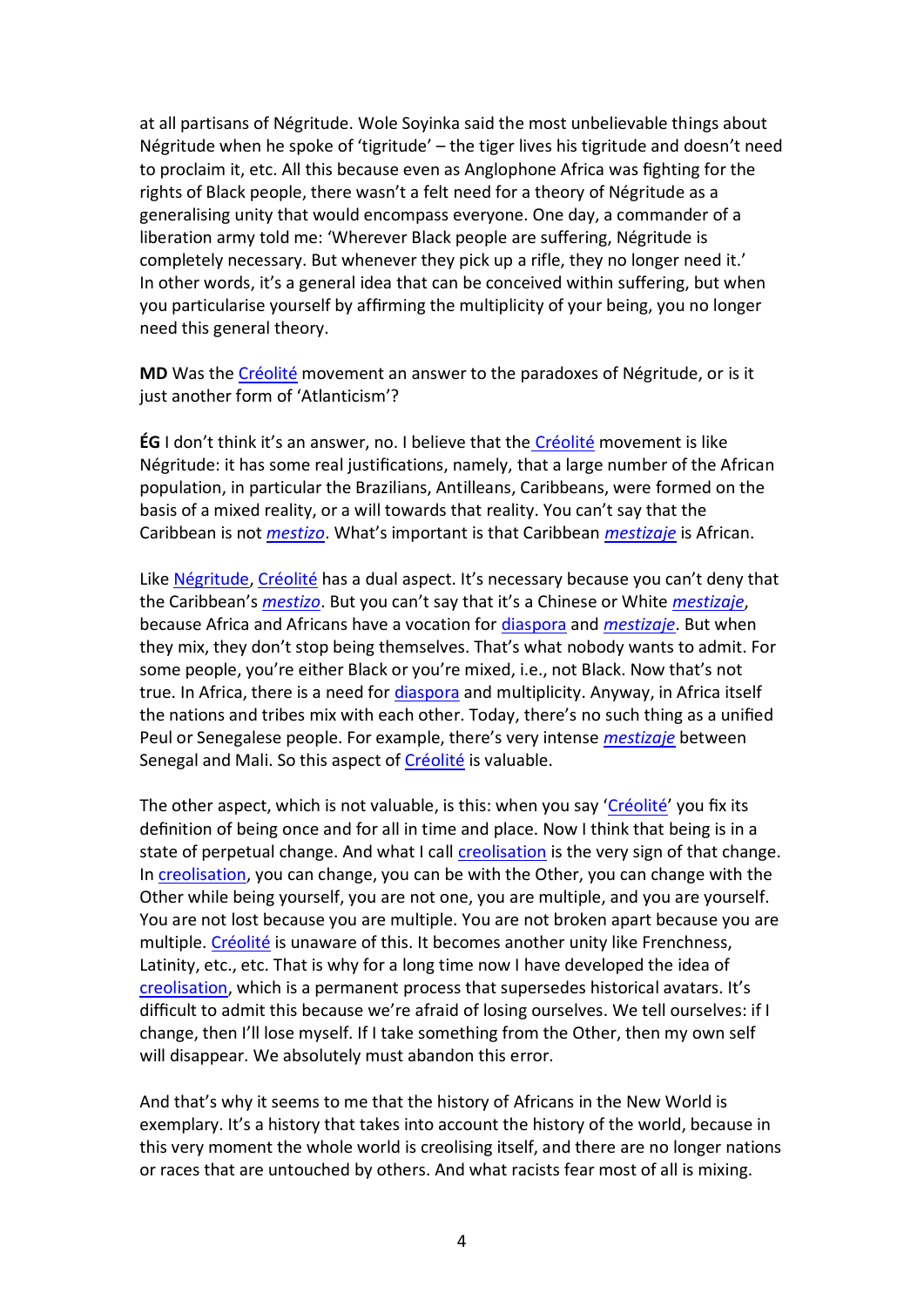They don't allow for it. And that, I think, is the battle we need to wage, despite everything happening in the world, all those fundamentalisms of all shapes and sizes. I believe we are on the way to winning that battle.

**MD** I am fascinated by your definition of [creolisation](http://www.liv.ac.uk/csis/blackatlantic/Glossary.htm#creolisation) as a continuous process. Do you think that we can talk about the African [diaspora](http://www.liv.ac.uk/csis/blackatlantic/Glossary.htm#diaspora) in the same sense?

**ÉG** There was an African [diaspora](http://www.liv.ac.uk/csis/blackatlantic/Glossary.htm#diaspora) millions of years ago which gave birth to the various humanities, because Africa is the cradle of humankind. And there have been other [diasporas](http://www.liv.ac.uk/csis/blackatlantic/Glossary.htm#diaspora) out of Africa: for example, the forced [diaspora](http://www.liv.ac.uk/csis/blackatlantic/Glossary.htm#diaspora) brought about by slavery; and today there is also a coerced [diaspora](http://www.liv.ac.uk/csis/blackatlantic/Glossary.htm#diaspora) caused by poverty and destitution, emigrants and emigrations. Consequently, we can say that in the African condition there is a kind of vocation to go elsewhere. And when there is a mixture of Africa and something else – well, it's Africa that's dominant, because of that vocation, not for racial or historical reasons.

MD The word '[diaspora](http://www.liv.ac.uk/csis/blackatlantic/Glossary.htm#diaspora)' was borrowed from the Jews. African-Americans have been very much inspired by the Jewish experience, be it the literal return of Jews to Israel today or the history of the Old Testament. So what are the similarities and differences?

**ÉG** Outside of the similarity of suffering, I don't think they resemble each other very much. It seems to me that in Jewish errantry, there has been an extraordinary suffering that may be found in the displacement of Africans towards the New World. All kinds of comparisons can be made on this point. Beyond that, there's no similarity. When the Jews made their [diaspora](http://www.liv.ac.uk/csis/blackatlantic/Glossary.htm#diaspora) in the world, they always preserved their cultural instruments: the Torah, the Talmud, etc. The Africans had lost everything; they had nothing, not even a song. In jazz, Black Americans had to recompose, through memory and through extraordinary suffering, the echo of what Africa had for them. Jazz came about not through a book but through a flight of memory. That's why jazz is valid for everybody, because it's a reconstruction within a distraught memory of something that had disappeared and had now been regained. It required a terrifying effort. That's why jazz at the beginning was so tragic. If you look at the faces of the great jazz musicians, they are very tragic, and that's something everyone can see. The same goes for Bob Marley and reggae: it's valid for everyone, but in the end what we have here is a fundamental difference, and we need to be aware of that.

The arts created by the Blacks of the [diaspora](http://www.liv.ac.uk/csis/blackatlantic/Glossary.htm#diaspora), contrary to what's believed, are not indigenous to them; they are arts of mixture, of adjustment to situations. For example, music from, let's say, Tyrol, to take a well-known example, is linked in the ancestral order to the use of a musical instrument from that place. What's fantastic about jazz is that there's an African music that expresses itself with an incredible beat through the piano, which is an instrument played by Beethoven and Bach. And if you think about it, the same thing applies to most of the other areas.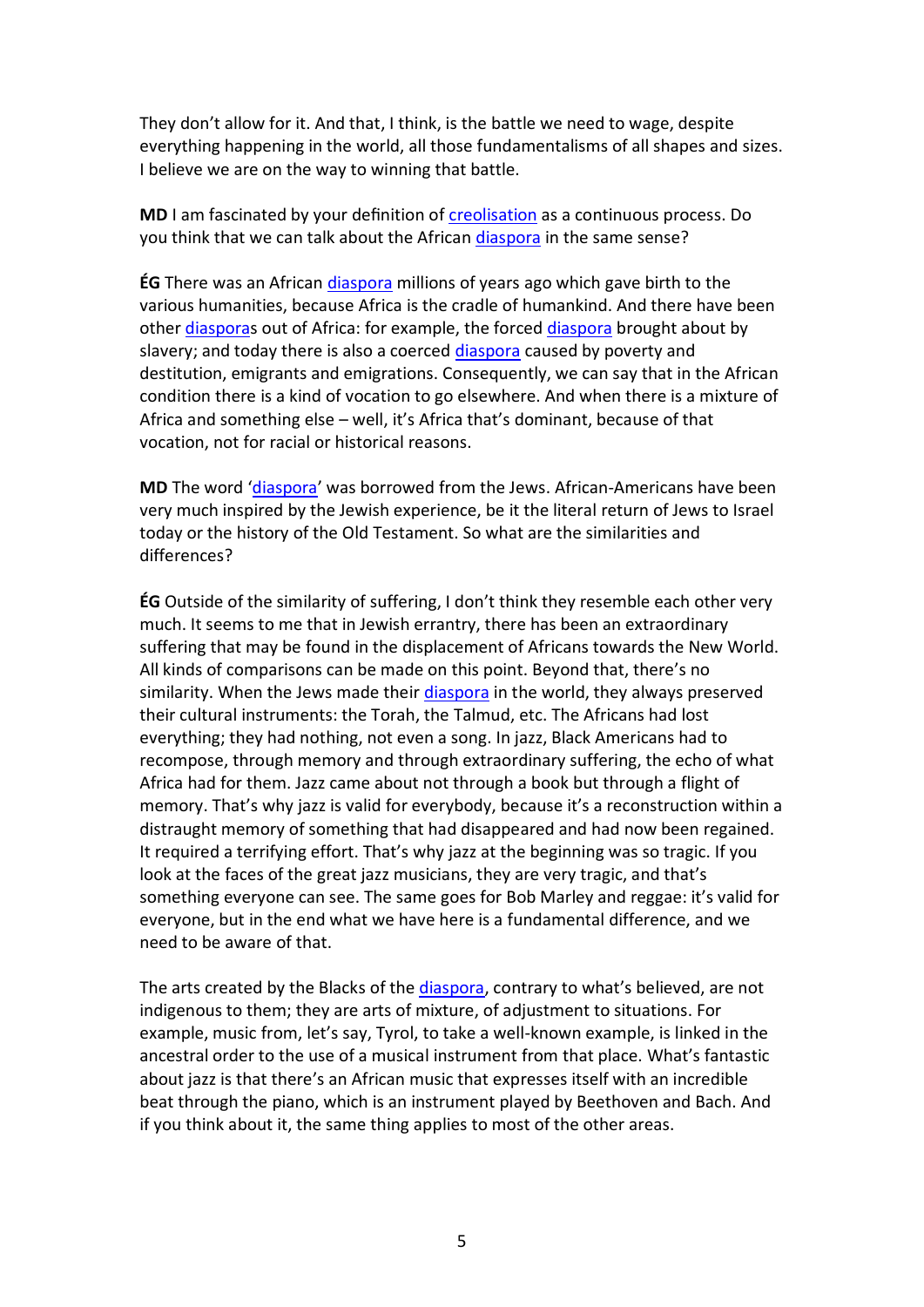What's happening is that music is becoming more and more diverse. We're now beginning to understand that European liturgies, Arab music, Indian music, Japanese music are valid for everyone. But only now are they like this, because there's this amazing mixture, this incredible complexity. And because of that, it's of fundamental importance in today's world to say that everything is happening in a [rhizome](http://www.liv.ac.uk/csis/blackatlantic/Glossary.htm#rhizome) world, that is, roots that intertwine, mix, and mutually assist each other. And I think that somewhere in all this is the drama of New World Blacks, whether in Brazil to the south, in the Caribbean at the centre, or in the Americas of the north, which has begun to make this multiplicity of the world comprehensible. That's why it's so important, and that's why I believe that the truth that is increasingly coming to light about Black reality in the New World is the truth of multiplicity, the truth of the step towards the Other. Well, it's all quite simple to summarise things in formulas. But I myself like the idea that I can change through exchanging with the Other without losing or distorting myself. It's only recently that it's been possible to believe this, and I think it's one of the truths of the present world.

**MD** And that's where your theory of Relation comes in.

**ÉG** Yes, because within Relation… now I'm going to try to say something that I hold dear on this terrain. I believe that Relation is the moment when we realise that there is a definite quantity of all the differences in the world. Just as scientists say that the universe consists of a finite quantity of atoms, and that it doesn't change – well, I say that Relation is made up of all the differences in the world and that we shouldn't forget a single one of them, even the smallest. If you forget the tiniest difference in the world, well, Relation is no longer Relation. Now, what do we do when we believe this? We call into question, in a formal manner, the idea of the universal. The universal is a sublimation, an abstraction that enables us to forget small differences; we drift upon the universal and forget these small differences, and Relation is wonderful because it doesn't allow us to do that. There is no such thing as a Relation made up of big differences. Relation is total; otherwise it's not Relation. So that's why I prefer the notion of Relation to the notion of the universal.

**MD** Definitely. Now, another question – why is it that nowadays architects, museum curators and young musicians are so interested in Édouard Glissant's work?

**ÉG** I can try to tell you why, and it's out of modesty, not vanity, that I say this. It's because reality has caught up with and imposed what I've been saying for twenty or thirty years now amidst general incomprehension. Forty years ago in Mexico, in a conference with Octavio Paz at the National Autonomous University of Mexico, I demanded the right to opacity. There's a basic injustice in the worldwide spread of the transparency and projection of Western thought. Why must we evaluate people on the scale of transparency of the ideas proposed by the West? I understand this, I understand that and the other – rationality. I said that as far as I'm concerned, a person has the right to be opaque. That doesn't stop me from liking that person, it doesn't stop me from working with him, hanging out with him, etc. A racist is someone who refuses what he doesn't understand. I can accept what I don't understand. Opacity is a right we must have. And the audience said: but what kind of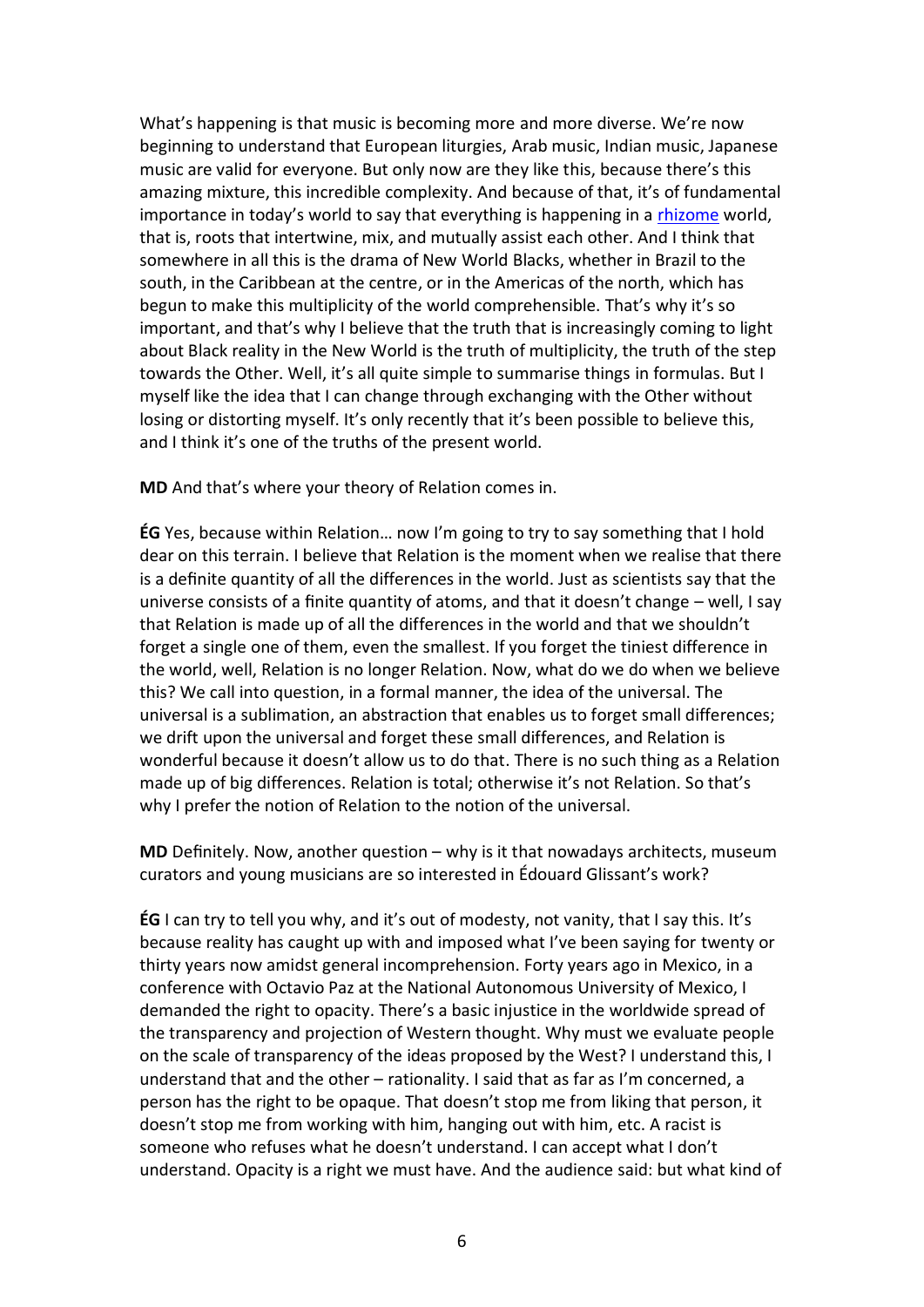barbarism is this? We have to understand, and if we don't, etc., etc. And I can assure you that twenty or thirty years later in the same auditorium, in the same city, there was a meeting, and quite pleasantly I reminded them of what I had said twenty or thirty years before, and everyone in the room said, we have to demand the right to opacity at the UN. Why? Because people came to understand that what was barbaric was imposing one's own transparency on the Other. I always tell psychoanalysts: if I don't accept my own opacity for myself, I've essentially defeated myself, but I can accept my own opacity and say: I don't know why. I don't know why, but I detest this person or like this other person. I can like this person not for any particular quality or reason, but just because I do. Does anyone know why he dislikes cauliflower or that other green vegetable…

#### **MD** Broccoli?

**ÉG** Everyone likes broccoli, but I hate it. But do I know why? Not at all. I accept my opacity on that level. Why wouldn't I accept it on other levels? Why wouldn't I accept the Other's opacity? Why must I absolutely understand the Other in order to live next to him and work with him? That's one of the laws of Relation. In Relation, elements don't blend just like that, don't lose themselves just like that. Each element can keep its – I won't just say its autonomy but also its essential quality, even as it accustoms itself to the essential qualities and differences of others. After thirty years, people understood that, but before, they never stopped saying how stupid it was. Then, at a certain moment, the very movement of the world enables us to understand, because after seeing on TV the aborigines of Australia, Japanese, Parisians from the hood, Inuits from Alaska, we've understood that we can't understand everything and that there are things that remain within themselves. As a result, the world catches up with this sort of reflection on its complexity, on mixture, etc., and people end up accepting the idea.

**MD** Beautiful. I'm thinking about a concept that's popular in Anglo-Saxon countries, not just in philosophy but especially in the definition of cultural identity: the notion of the Other. In France, it's more nuanced; you use alterité. The Other has become the minority – the Black, the homosexual, the Chicano, the woman, etc. What do you think of that notion of the Other?

**ÉG** Well, that doesn't interest me; it's so obviously false that I can't see why anybody would discuss it. I don't think that genuinely Anglo-Saxon thought would go that far. But we were talking about what's specific in the definition of the Other. Whether in the Francophone, Anglophone, Arab, Chinese, Japanese world, what's specific in the definition of the Other is that this Other is not just considered different. The Other is considered as contrary. Now, in the world, there is no contrary. The dialectic of differences is something I agree with, but not the dialectic of contraries, because the dialectic of contraries assumes that there's a truth over here, and its contrary over there. Now I don't believe there is a truth…

**MD** Or a model…